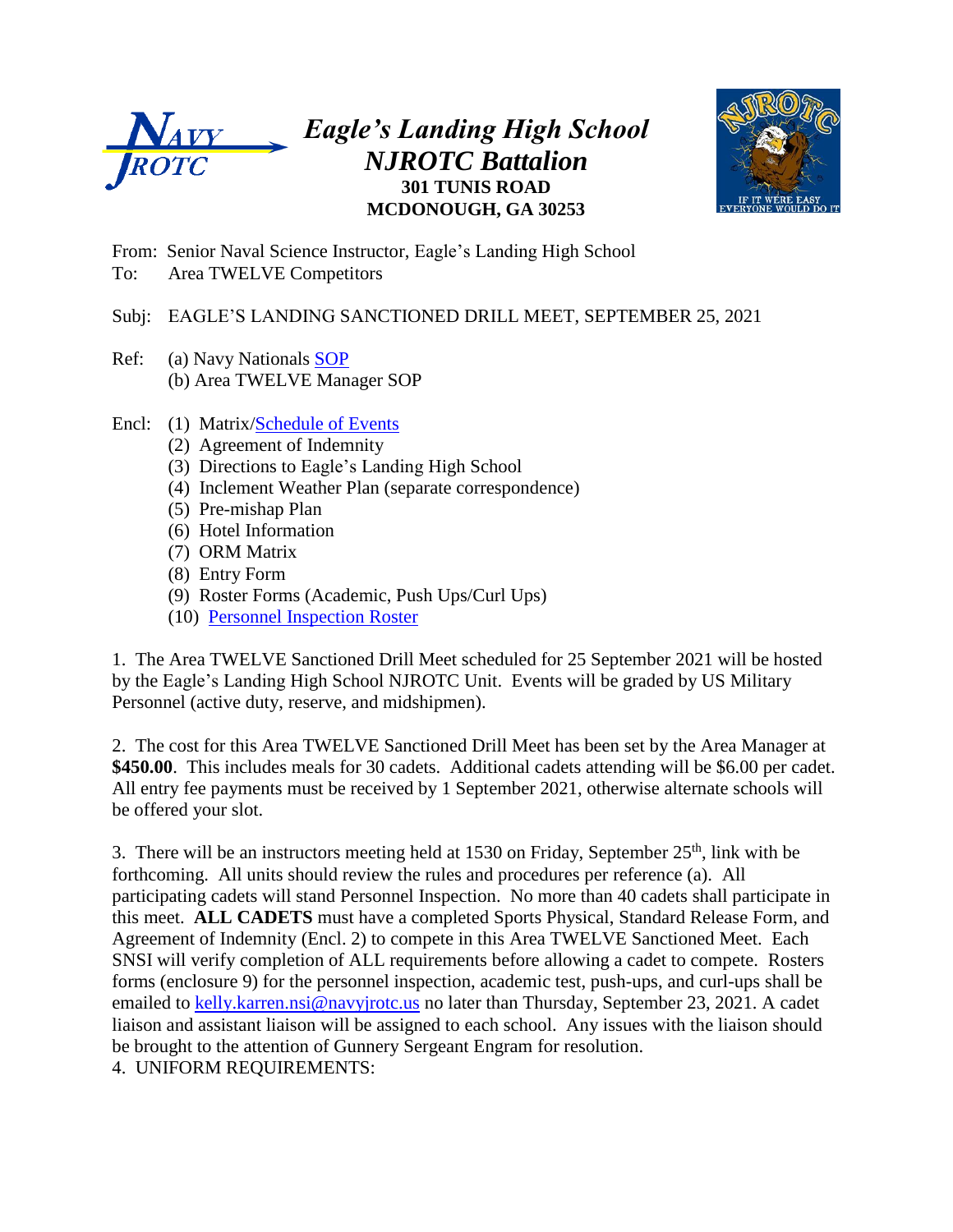a. The uniform of the day for cadets will be the Navy Service Uniform. The uniform for Naval Science Instructors will be either the prescribed uniform for the season or NJROTC unit attire.

 b. Academic Testing: Per references (a) and (b), we will administer a 50-question test. The tests will be given in designated spaces using SCANTRON forms. Cadets may wear either their Navy Service Uniform or athletic attire, but all cadets in the unit taking the exam must dress the same. Gear must look sharp and be worn in the same fashion as their uniform. No instructors or outside personnel will be allowed in the testing area once the briefings begin. Not abiding by this rule will result in disqualification.

 c. Athletic Events: Entrants must wear appropriate athletic attire (left to the discretion of the unit); however, no bare midriffs are allowed. All athletic gear will be worn in the same fashion as the uniform. **Shoes must be worn at all times during an event.** Shoe regulations have been clarified from previous years. Any running and athletic shoes of any kind, to include toe shoes, are authorized for all running/athletic events. **METAL SPIKES of any kind are prohibited.** Ensure your cadets are wearing appropriate running shoes to prevent disqualification.

 d. Teams may remove name tags and ribbons from their uniforms during Armed Exhibition, Armed Basic, and Color Guard events.

5. Locker rooms: A parent volunteer or instructor will accompany any cadets to and from the changing room area. Changing rooms must be kept clean. Due to the possibility of limited space, instructors must ensure that all their property is removed so the next school may use changing areas.

6. Running Event: The two relays from prior years have been replaced by a single 16x100 relay with 8 males and 8 females per team. Failure to meet the 8M/8F requirement will result in a team penalty.

#### 7. **PUSH-UPS & CURL-UPS**

 a. Push-Ups: All 16 cadets will execute push-ups at the same time. Eagle's Landing will provide judges who will count all correct repetitions. Remember, your cadet will be given one warning if they deviate from the correct push-up form. The next infraction will result in the cadet being stopped.

 b. Curl-Ups: All 16 cadets will execute curl-ups at the same time. Eagle's Landing will provide judges who will count all correct repetitions. The competing school will provide holders for their cadets' feet. Remember, your cadet will be given one warning if they deviate from the correct curl-up form. The next infraction will result in the cadet being stopped.

8. **PI Questions:** Verbal's will be chosen from Cadet Field Manual (excluding orienteering or survival).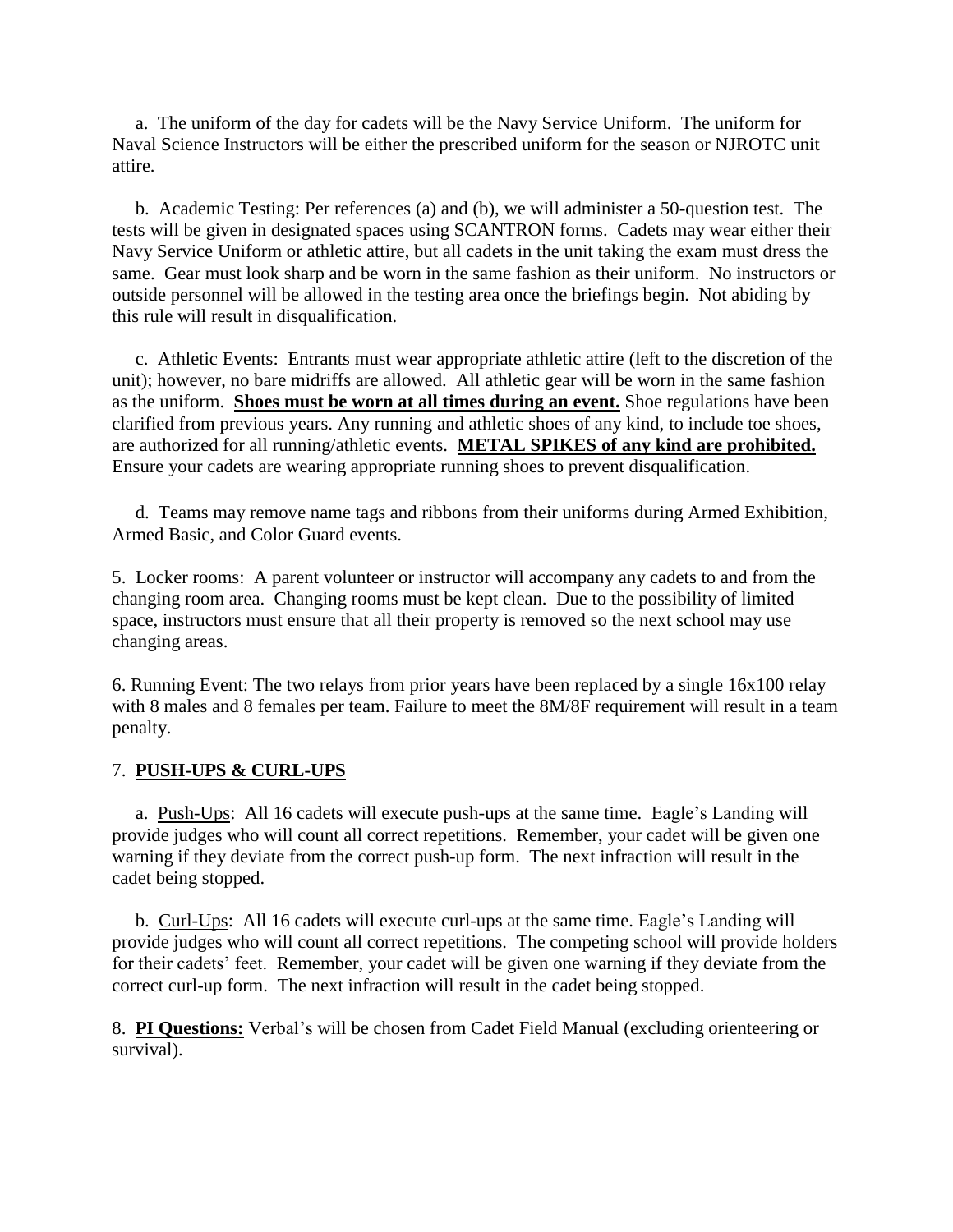9. Bus parking: Eagle's Landing NJROTC will have cadet liaisons in front of the school to allow for drop-off then parking direction for staging buses. Spectators may be directed to park anywhere in the teacher's parking areas down by NJROTC entrance.

10. Ensure that all participating cadets have completed the Indemnity Form, Encl. 2. This form must be completed and turned in to the liaison upon arrival. Cadets will not be allowed to participate in any event if this form is not filled out in its entirety.

11. There will be no scheduled lunch hour. Units should use breaks in the schedule to feed cadets lunch and snacks. Eagle's Landing NJROTC volunteers have food prepared throughout the day. A hospitality area for visiting instructors and bus drivers will be inside the Teacher's Lounge near the commons.

12. INCLEMENT WEATHER PLAN (IWP): In the event of inclement weather, an IWP will be promulgated via separate correspondence noting the designated indoor areas for the Personnel Inspection, Unarmed Drill, and Color Guard events. **NOTE: Sneakers may be required for these events to protect the floors or surfaces.** The athletic events will take place in designated areas per the IWP and will consist of the curl-ups and push-ups. Running events will be canceled.

13. For any further information concerning this drill meet, use the latest version of the Nationals LOI. Any questions not covered by the Nationals LOI, contact Gunnery Sergeant Engram at (404) 405-4570 or at [engram.dirk.nsi@navyjrotc.us](mailto:engram.dirk.nsi@navyjrotc.us) via email.

> Mark Middleton LCDR, USN (RET)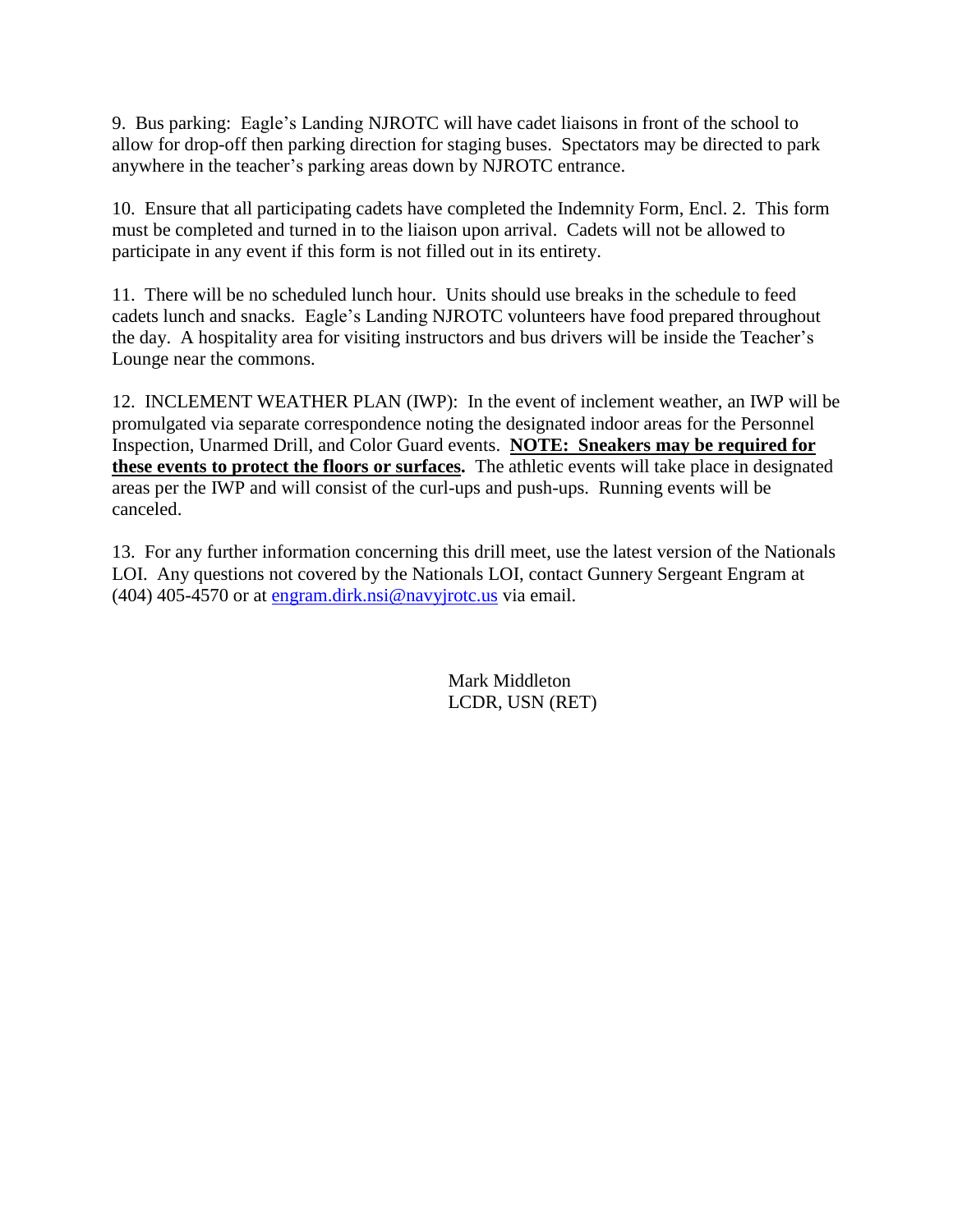# **SCHOOLS TO CORRESPONDING MATRIX #**

- 1. Columbia
- 2. Greenbriar
- 3. Macon County
- 4. Stockbridge
- 5. Upson Lee
- 6. Druid Hills
- 7. Duluth
- 8. Lassiter
- 9. Jackson
- 10. Coffee
- 11. Lee County
- 12. Kennesaw Mtn
- 13. Allatoona
- 14. Hillgrove
- 15. Lithonia
- 16. Sprayberry

Alternates:

1. McEachern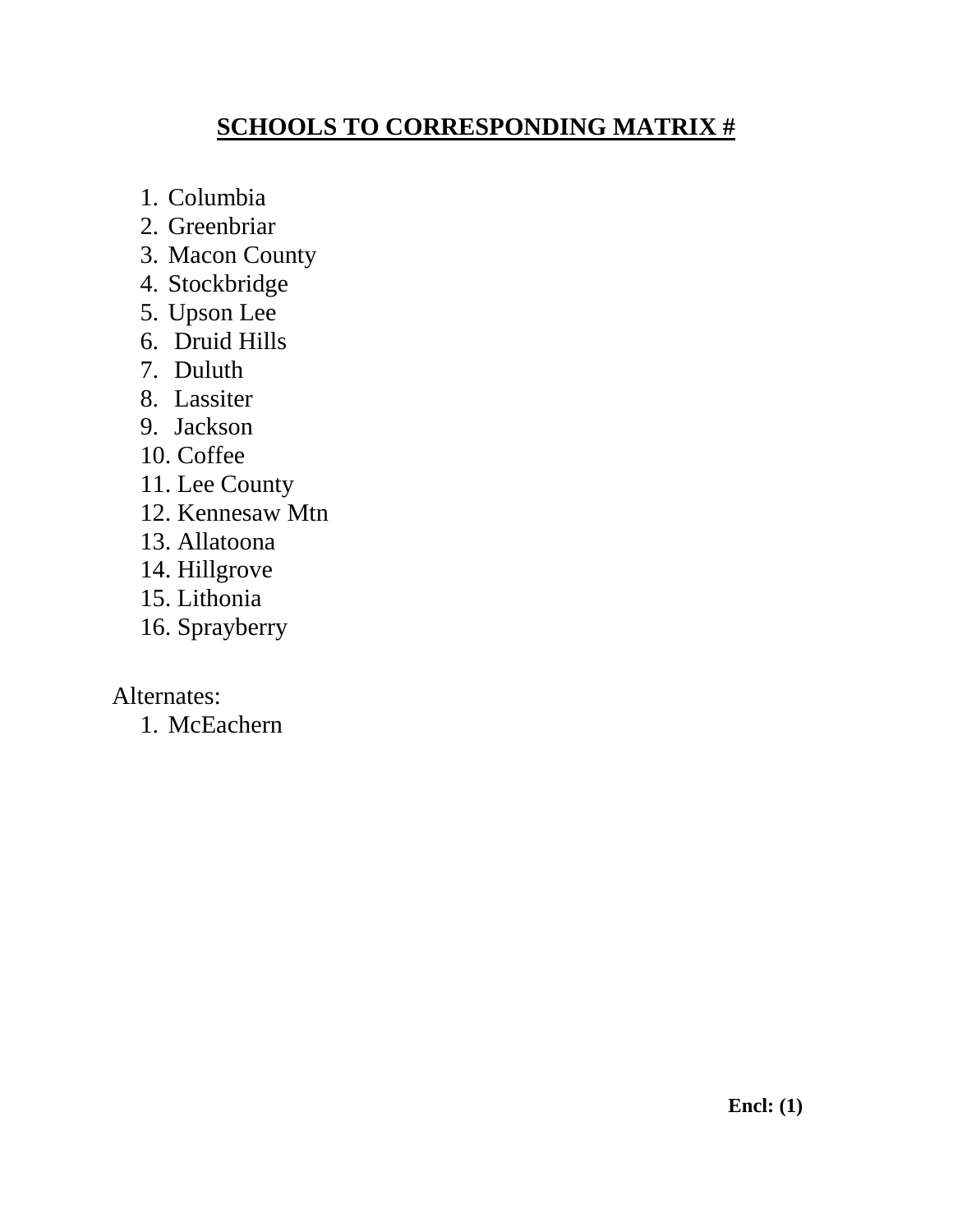### **AGREEMENT OF INDEMNITY**

WHEREAS the NJROTC Unit, *Eagle's Landing High School*, 301 Tunis Road, McDonough, GA 30281, hereinafter called Indemnities, have agreed to sponsor the Area TWELVE Sanctioned Drill Meet to be held on 25 September 2021 and to permit:

### \_\_\_\_\_\_\_\_\_\_\_\_\_\_\_\_\_\_\_\_\_\_\_\_\_\_\_\_\_\_\_\_\_\_\_\_\_\_ Name of NJROTC Cadet

\_\_\_\_\_\_\_\_\_\_\_\_\_\_\_\_\_\_\_\_\_\_\_\_\_\_\_\_\_\_\_\_\_\_\_\_\_\_

to participate in said drill meet and to use various buildings, athletic fields, gymnasiums, transportation equipment, health and physical fitness facilities, and training devices, etc., at Eagle's Landing High School, and any other facilities associated with this event.

> \_\_\_\_\_\_\_\_\_\_\_\_\_\_\_\_\_\_\_\_\_\_\_\_\_\_\_\_\_\_\_\_\_\_\_\_\_\_ Name of Parent or Guardian

is desirous of holding indemnities free from any and all claims whatsoever arising out of the use of the above detailed facilities or any other facilities at Eagle's Landing High School and Henry County School District.

NOW, THEREFORE, in consideration of the aforementioned action by Indemnities, the above named Parent or Guardian indemnifies indemnities and holds them, their agents, and instrumentalities, employees and successors harmless from any and all torts, claims, or liability, or other casualty, whatsoever to the above named cadet or to any other party, person or property, caused or occasioned by the use of any such facilities or equipment, negligence due to imperfection in said facilities or equipment, negligence of Indemnity, or other person or party, or for any other cause.

The action of the Indemnities in allowing the above-named cadet to participate in the NJROTC Area TWELVE Sanctioned Drill Meet and to use the facilities shall signify acceptance of this offer of indemnity.

It is also certified that the above-named cadet is fully covered by a valid insurance program for any and all injuries that could result from the activities and events of this drill meet.

\_\_\_\_\_\_\_\_\_\_\_\_\_\_\_\_\_\_\_\_\_\_\_\_\_\_\_\_ \_\_\_\_\_\_\_\_\_\_\_\_\_\_\_\_\_\_\_\_\_\_\_\_\_\_\_

Parent or Guardian Signature SNSI/NSI Certification/Witness

**Encl: (2)**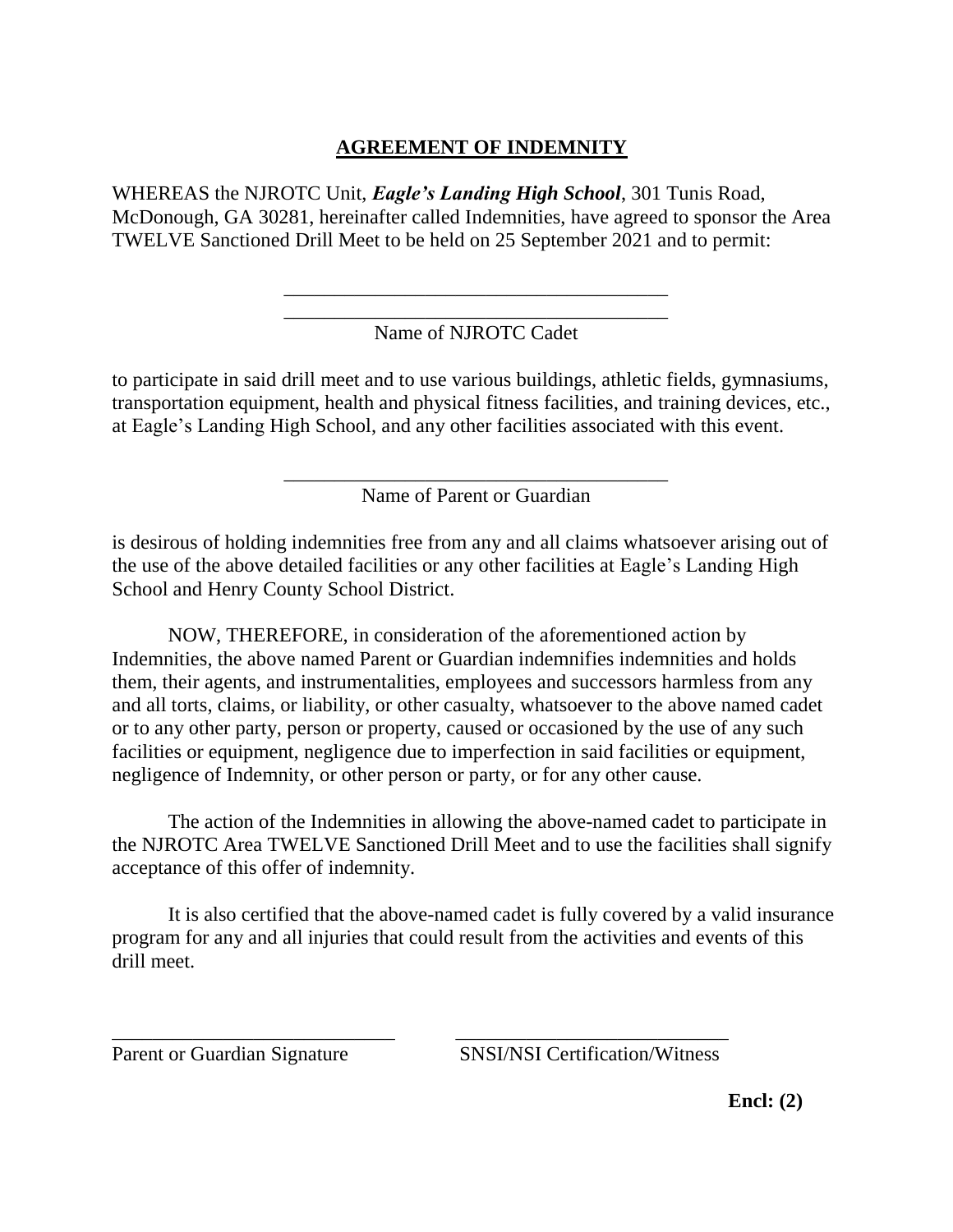# **DIRECTIONS TO EAGLE'S LANDING HIGH SCHOOL**

## **I-75 North – driving from south of Eagle's Landing HS:**

I-75 N follow signs towards McDonough.

Take exit *222 Jodeco Road* and turn right.

At the 3<sup>rd</sup> streetlight, turn left onto Tunis Road

We are the *second school* on the left 301 Tunis Road McDonough, GA

# **I-75 South – driving from north of Eagle's Landing HS:**

I-75 S follow signs through Atlanta towards McDonough

Take exit *222 Jodeco Road* and turn left

At the 3<sup>rd</sup> streetlight, turn left onto Tunis Road

We are the *second school* on the left 301 Tunis Road McDonough, GA

Cadet will be available to direct you for drop-off and parking.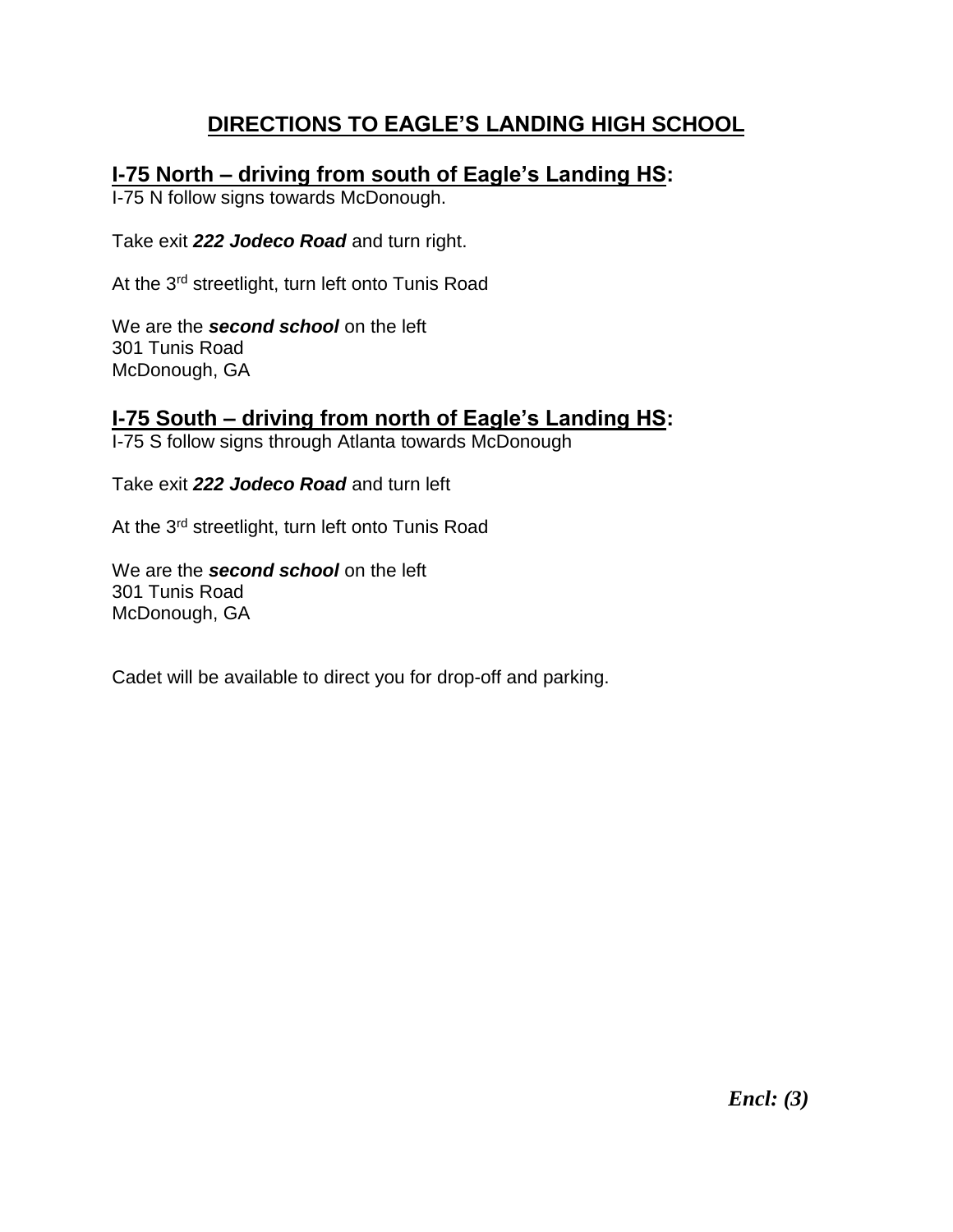## EAGLE'S LANDING HIGH SCHOOL NJROTC PRE-MISHAP PLAN

1. PREVENTATIVE ACTION: Ensure your cadets are **hydrating** early!!!!! Cadets should warm-up and stretch at least 30 minutes prior to their starting times for push-ups, curlups, and the 16 x 200 event.

2.RESPONSE**:** Take immediate action to minimize damage and injury as appropriate. Report the incident to the appropriate first responder which will be the Head Judge for that event. The Head Judge will notify Gunnery Sergeant Engram or LCDR Middleton immediately.

#### 3. IMPORTANT PHONE NUMBERS:

a. Police/Ambulance: 911

 b. Piedmont Henry Hospital, 1133 Eagle's Landing Parkway, Stockbridge, GA 30281, 678- 604-1000

c. LCDR Mark Middleton, Eagle's Landing HS SNSI, 678-542-5169

d. CNET STAFF DUTY OFFICER: 850-452-4010

4. FOLLOW-UP: SNSI of competing school will ensure that the incident report is properly filled out and turned in to the SNSI of Eagle's Landing HS High School. Eagle's Landing High School SNSI will review the report and process it through the proper Chain of Command.

#### 5. OTHER EMERGENCIES THAT MAY OCCUR:

 a. FIRE: Evacuate all cadets, pull the fire alarm, muster outside, and ensure all cadets are present. Report your whereabouts to SNSI of Eagle's Landing NJROTC.

 b. PHYSICAL INJURY: A First Aid Team will be on site in the End Zone of the football field to assist with any injury. Report any injury to LCDR Middleton or GySgt Engram.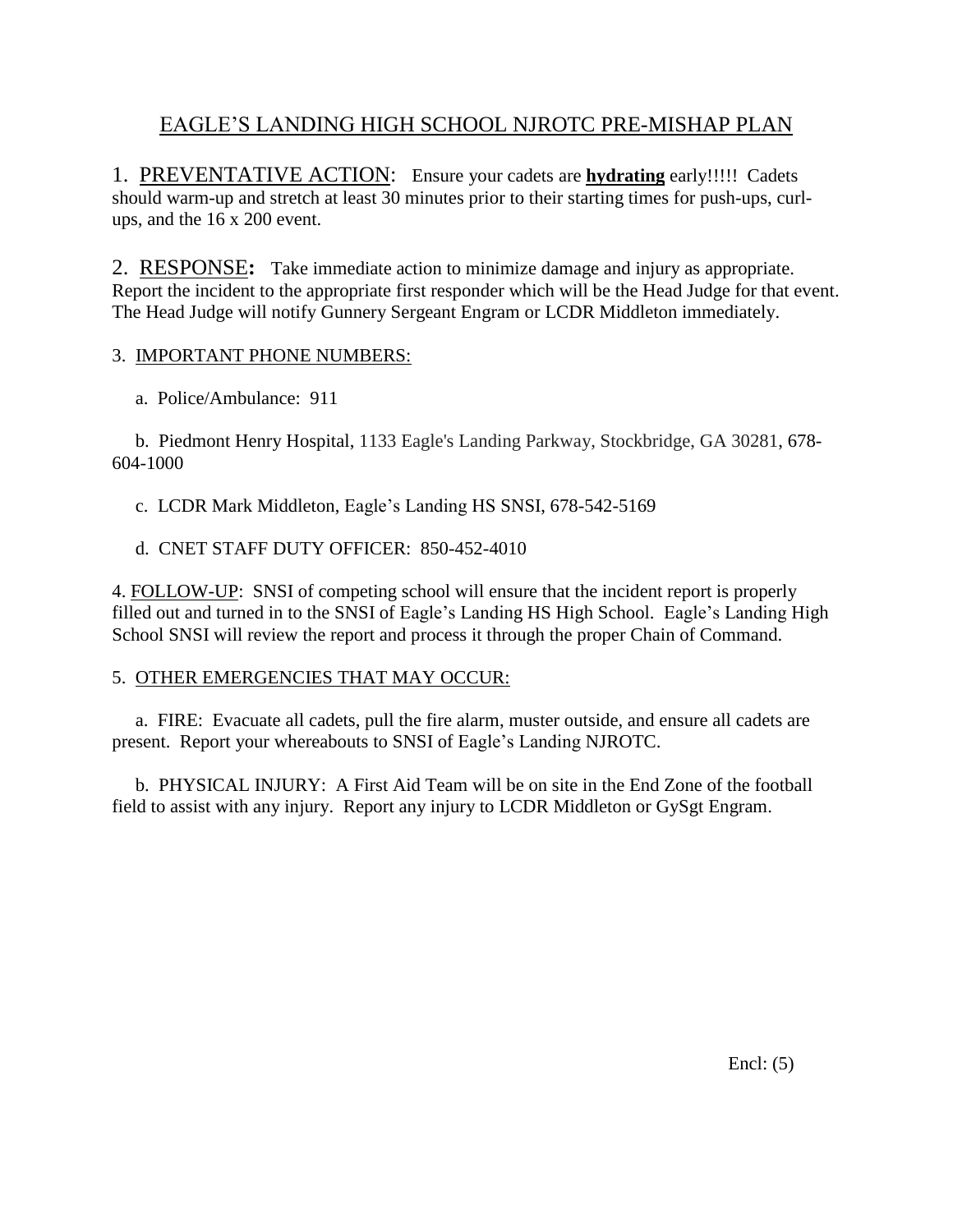# *HOTEL LISTING*

There are several hotels or motels just off I-75 within miles north and south of Eagle's Landing High School:

### *Home2Suites by Hilton Atlanta South/McDonough*

60 Mills Rd McDonough, GA 30253 678-369-2527

### *LaQuinta Inn & Suites by Wyndham McDonough*

100 Mills Rd McDonough, GA 30253 678-369-0768

#### *Courtyard by Marriott Atlanta/McDonough*

115 Mills Rd McDonough, GA 30253 678-902-9000

### *Microtel Inn & Suites by Wyndham Stockbridge*

195 Country Club Dr. Stockbridge, GA 30281 678-870-4837

#### *Fairfield Inn & Suites by Marriott Atlanta Stockbridge*

825 Highway 138 West Stockbridge, GA 30281 678-216-1200

Additionally, other hotels or motels [nearby](https://www.google.com/maps/dir/33.4602587,-84.2144141/eagles+landing+high+school/@33.4638939,-84.2144356,17z/data=!4m14!4m13!1m5!3m4!1m2!1d-84.2070736!2d33.4891239!3s0x88f457675726b94f:0x32f18cd39ac52c75!1m5!1m1!1s0x88f4576713cde705:0xb7b6dfeadfe7bd3!2m2!1d-84.2078706!2d33.4907438!3e0) can be found

Check with the hotel for group rates.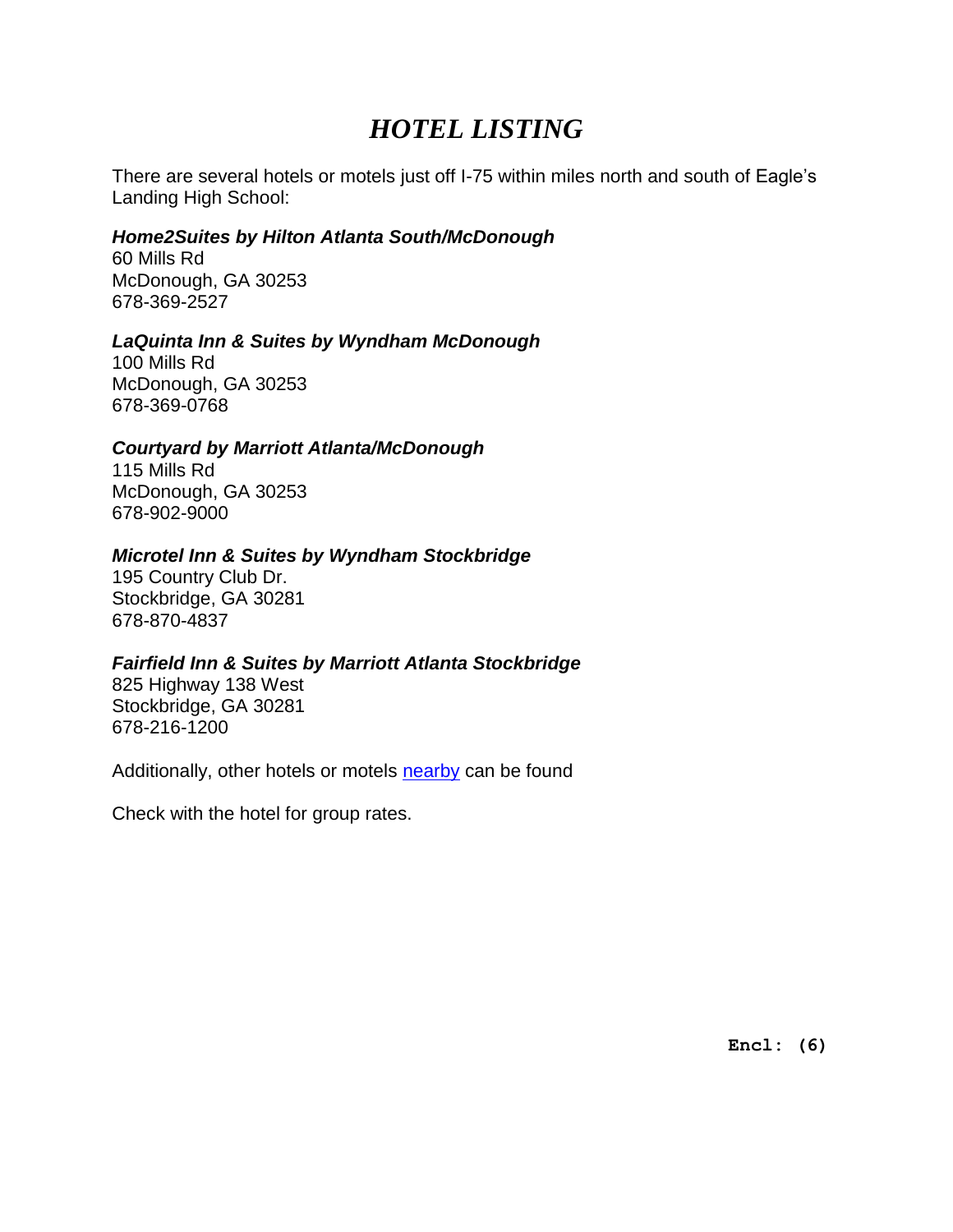# **ORM WORKSHEETS**

| 1. Mission: Drill Meet Hosted<br>by Eagle's Landing NJROTC                     |                                                                                                             |                                   | 2. Activity: Drill                                                                                                                          |            |                           | 3. Date: 9/25/21                                                                                                                        |                                                                                                                |
|--------------------------------------------------------------------------------|-------------------------------------------------------------------------------------------------------------|-----------------------------------|---------------------------------------------------------------------------------------------------------------------------------------------|------------|---------------------------|-----------------------------------------------------------------------------------------------------------------------------------------|----------------------------------------------------------------------------------------------------------------|
| Step 1.                                                                        |                                                                                                             | Step 2.                           | Step 3.                                                                                                                                     |            |                           | Step $\overline{4}$ .                                                                                                                   | Step 5.                                                                                                        |
| <b>Identify Hazards</b>                                                        |                                                                                                             | Assess<br>Hazards                 | <b>Make Risk Decisions</b>                                                                                                                  |            | <b>Implement Controls</b> |                                                                                                                                         | Supervise                                                                                                      |
| Hazards                                                                        | Causes                                                                                                      | <b>Initial</b><br><b>RAC</b>      | Develop Controls Residual                                                                                                                   | <b>RAC</b> |                           | How to<br>Implement                                                                                                                     | How to Supervise                                                                                               |
| Lactic acid<br>induced<br>muscle<br>cramps                                     | Intensity of event<br>over a sustained<br>period of time                                                    | $4$ (CIII)                        | Proper nutrition<br>and hydration, take<br>participant and/or<br>judge aside for<br>proper<br>recuperation.                                 | $4$ (CIII) |                           | Maintain<br>adequate<br>nutritional and<br>water intake,<br>allow individuals<br>to rest.                                               | Briefing on importance<br>of proper nutrition and<br>hydration, corpsman on<br>hand in case of an<br>emergency |
| Dehydration                                                                    | Improper intake of<br>water                                                                                 | $3$ (CII)                         | Ensure participants<br>and judges are<br>properly hydrating                                                                                 | $4$ (DII)  |                           | Provide adequate<br>water supply,<br>provide<br>information on<br>importance of<br>staying hydrated                                     | Ensure proper hydration<br>through supervision of<br>water intake                                              |
| Musculo-<br>skeletal<br>injuries                                               | Poor fitness,<br>terrain and<br>obstacle<br>considerations,<br>failure to prepare<br>(improper warm-<br>up) | $4$ (CIII)                        | Maintain<br>appropriate watch<br>over participants<br>and keep<br>attentiveness to<br>terrain features to<br>avoid tripping<br>hazards      | $4$ (CIII) |                           | Advise warm-up<br>period prior to<br>physical<br>activities, allow<br>individuals to<br>work up to<br>desired fitness<br>level          | Brief the importance of<br>looking out for each<br>other, corpsman on hand<br>in case of an emergency          |
| Sunburns                                                                       | Training outdoors<br>under sunlight,<br>lack of cover from<br>sun                                           | $3$ (CII)                         | Issue sunscreen,<br>utilize shaded<br>areas when<br>possible                                                                                | 4(DII)     |                           | Provide<br>sunscreen and<br>instruction on<br>proper use                                                                                | Supervise use of<br>sunscreen and ensure<br>proper precautions are<br>taken                                    |
| Falling,<br>tripping,<br>getting caught<br>on obstacle                         | Improper clothing<br>or footwear (too<br>big or small),<br>Obstacle to tall or<br>broken                    | $4$ (CIII)                        | Ensure PT uniform<br>fits and proper<br>footwear is worn,<br>conduct walk<br>through of course<br>to check for<br>stability of<br>obstacles | $4$ (CIII) |                           | Ask unit to<br>provide correct<br>size PT uniform<br>and inspect<br>footwear, ensure<br>judges are on<br>hand to supervise<br>obstacles | Provide safety brief and<br>walk through for each<br>obstacle to ensure proper<br>methods of use               |
|                                                                                | 3. Residual Risk - determined by overall                                                                    |                                   |                                                                                                                                             |            |                           |                                                                                                                                         |                                                                                                                |
| activity risk after controls are<br>implemented.<br>(Circle One)<br><b>LOW</b> |                                                                                                             | 4. Accept Risks?<br><b>YES</b> NO |                                                                                                                                             | 5.         | Nurse/Corpsman $X$        | On site medical support required?                                                                                                       |                                                                                                                |
| <b>MODERATE</b><br><b>HIGH</b>                                                 |                                                                                                             |                                   | <b>Request</b><br><b>Acceptance from</b><br><b>Higher</b><br><b>Authority? YES</b><br>$\overline{\text{NO}}$                                |            |                           |                                                                                                                                         |                                                                                                                |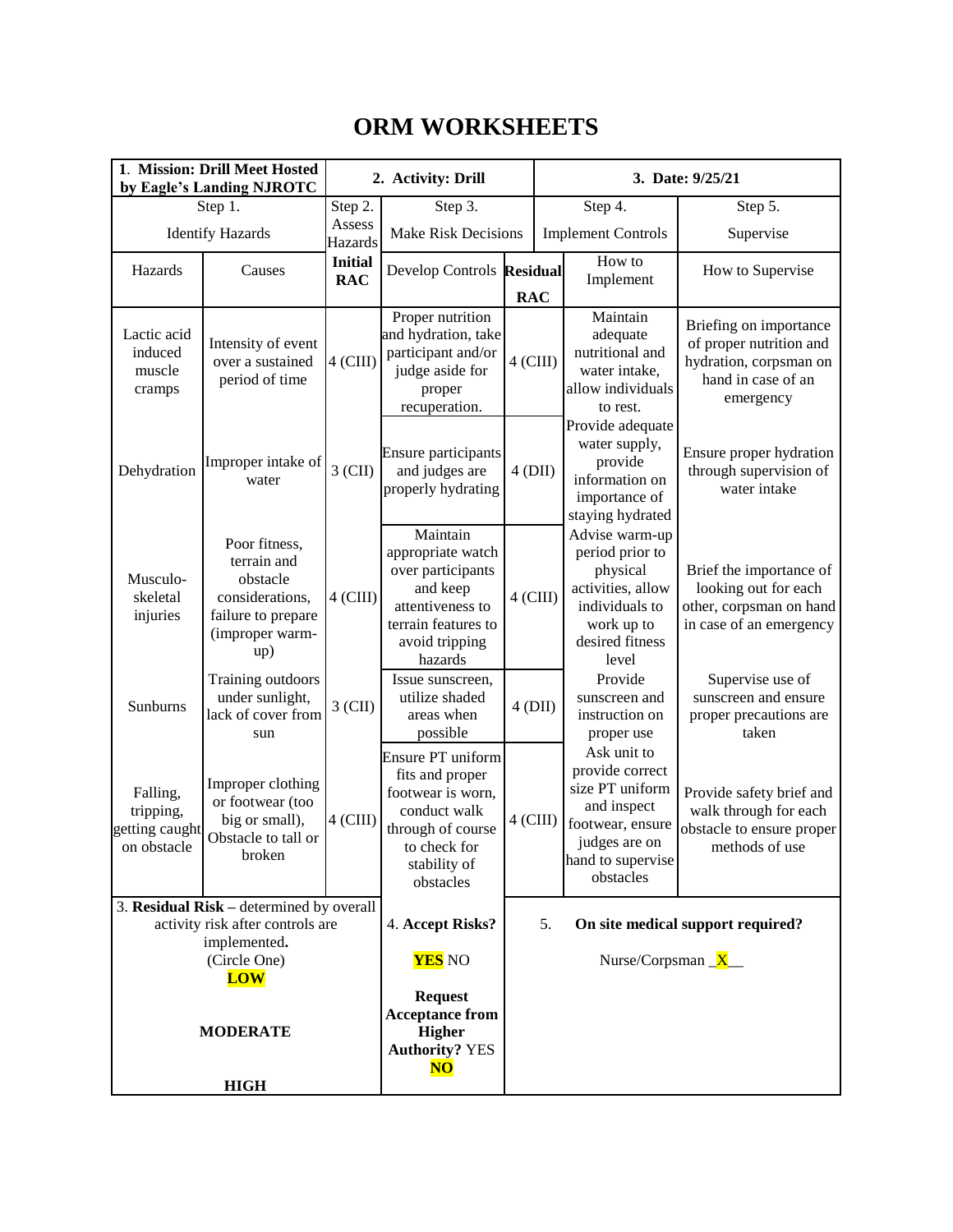| 1. Mission: Drill Meet hosted by<br><b>Eagle's Landing NJROTC</b>                                                                           |                                                           |                              | 2. Activity: exhibition weapons handling<br>training/competition                                                                                                                                                    | 9/25/21<br>3. Date:                                           |                                                                                                                        |                                                                                                                    |
|---------------------------------------------------------------------------------------------------------------------------------------------|-----------------------------------------------------------|------------------------------|---------------------------------------------------------------------------------------------------------------------------------------------------------------------------------------------------------------------|---------------------------------------------------------------|------------------------------------------------------------------------------------------------------------------------|--------------------------------------------------------------------------------------------------------------------|
|                                                                                                                                             | Step 1.<br><b>Identify Hazards</b>                        | Step 2.<br>Assess<br>Hazards | Step 3.<br><b>Make Risk Decisions</b>                                                                                                                                                                               |                                                               | Step 4.<br>Implement<br>Controls                                                                                       | Step 5.<br>Supervise                                                                                               |
| Hazards                                                                                                                                     | Causes                                                    | <b>Initial</b><br><b>RAC</b> | Develop Controls                                                                                                                                                                                                    | <b>Residual</b><br><b>RAC</b>                                 | How to<br>Implement                                                                                                    | How to<br>Supervise                                                                                                |
| Head injuries                                                                                                                               | Poor weapons handling                                     | 3<br>(CII)                   | Provide instruction<br>on proper weapon<br>handling                                                                                                                                                                 | 5<br>(DIII)                                                   | Conduct<br>safety brief<br>for<br>movements<br>and<br>weapons<br>safety                                                | Event OIC<br>will ensure<br>participants<br>are trained<br>on<br>weapons<br>safety                                 |
| Feet, ankle,<br>lower limb<br>injuries                                                                                                      | Marching or making<br>movements on areas<br>unfit for use | $\overline{4}$<br>(CIII)     | Areas used for<br>marching and<br>conducting close<br>order drill need to be<br>free and clean of<br>debris, holes, or<br>obstacles that could<br>cause injury. Utilize<br>well lit areas when<br>conducting drill. | 5<br>(CIII)                                                   | Provide<br>ample<br>parking lot<br>space,<br>paved, and<br>well lit<br>areas for<br>troops to<br>conduct<br>drill      | Event OIC<br>will issue<br>safety brief<br>to<br>participants<br>to use<br>caution<br>while<br>making<br>movements |
| Cadets hit by<br>a vehicle                                                                                                                  | Limited light<br>movements, marching in<br>parking areas  | 3<br>$\rm (CII)$             | Mark off areas<br>utilized for close<br>order drill with<br>reflective orange<br>cones to keep traffic<br>out of lots                                                                                               | 4<br>(DII)                                                    | Ensure<br>Public<br>Safety<br>places<br>cones on<br>lots to be<br>used before<br>the close<br>order drill<br>commences | Issue<br>safety brief<br>and ensure<br>participants<br>stay within<br>boundary<br>of cones                         |
| 3. <b>Residual Risk</b> – determined by overall activity risk<br>after controls are implemented.<br>(Circle One)<br>LOW<br>MODERATE<br>HIGH |                                                           |                              | 4. Accept Risks?<br><b>YES</b> NO<br><b>Request Acceptance</b><br>from Higher<br><b>Authority?</b><br>YES NO                                                                                                        | 5. On site medical support<br>required?<br>Nurse/Corpsman $X$ |                                                                                                                        |                                                                                                                    |
| 6. Prepared by: LCDR M A MIDDLETON (RET)                                                                                                    |                                                           |                              |                                                                                                                                                                                                                     | 7. SNSI Signature:                                            |                                                                                                                        |                                                                                                                    |
|                                                                                                                                             |                                                           |                              |                                                                                                                                                                                                                     |                                                               |                                                                                                                        |                                                                                                                    |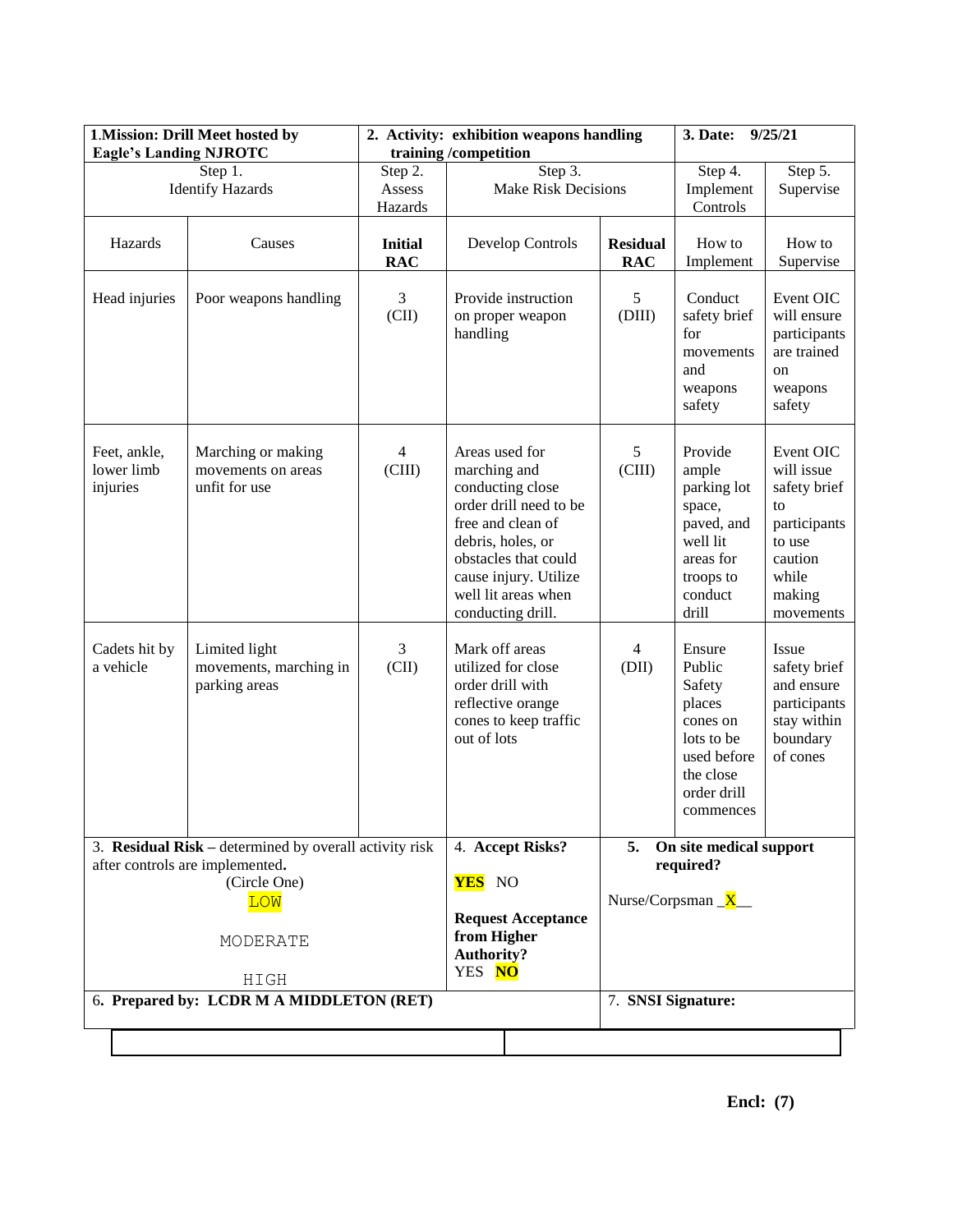| <b>Mission: Drill Meet hosted by</b><br><b>Eagle's Landing NJROTC</b> |                                                                                                             |                                                                                          | 2. Activity: Running, Drill,<br>Push-ups, Curl-ups                                                                                          |            | 3. Date: 9/25/21 |                                                                                                                                         |                                                                                                                |
|-----------------------------------------------------------------------|-------------------------------------------------------------------------------------------------------------|------------------------------------------------------------------------------------------|---------------------------------------------------------------------------------------------------------------------------------------------|------------|------------------|-----------------------------------------------------------------------------------------------------------------------------------------|----------------------------------------------------------------------------------------------------------------|
| Step 1.                                                               |                                                                                                             | Step 2.                                                                                  | Step 3.                                                                                                                                     |            | Step 4.          |                                                                                                                                         | Step 5.                                                                                                        |
|                                                                       | <b>Identify Hazards</b>                                                                                     | Assess<br>Hazards                                                                        | <b>Make Risk Decisions</b>                                                                                                                  |            |                  | <b>Implement Controls</b>                                                                                                               | Supervise                                                                                                      |
| Hazards                                                               | Causes                                                                                                      | <b>Initial</b><br><b>RAC</b>                                                             | Develop Controls Residual                                                                                                                   | <b>RAC</b> |                  | How to<br>Implement                                                                                                                     | How to Supervise                                                                                               |
| Lactic acid<br>induced<br>muscle<br>cramps                            | Intensity of event<br>over a sustained<br>period of time                                                    | $4$ (CIII)                                                                               | Proper nutrition<br>and hydration, take<br>participant and/or<br>judge aside for<br>proper<br>recuperation.                                 | $4$ (CIII) |                  | Maintain<br>adequate<br>nutritional and<br>water intake,<br>allow individuals<br>to rest.                                               | Briefing on importance<br>of proper nutrition and<br>hydration, corpsman on<br>hand in case of an<br>emergency |
| Dehydration                                                           | Improper intake of<br>water                                                                                 | 3 (CII)                                                                                  | Ensure participants<br>and judges are<br>properly hydrating                                                                                 | $4$ (DII)  |                  | Provide adequate<br>water supply,<br>provide<br>information on<br>importance of<br>staying hydrated                                     | Ensure proper hydration<br>through supervision of<br>water intake                                              |
| Musculo-<br>skeletal<br>injuries                                      | Poor fitness,<br>terrain and<br>obstacle<br>considerations,<br>failure to prepare<br>(improper warm-<br>up) | $4$ (CIII)                                                                               | Maintain<br>appropriate watch<br>over participants<br>and keep<br>attentiveness to<br>terrain features to<br>avoid tripping<br>hazards      | $4$ (CIII) |                  | Advise warm-up<br>period prior to<br>physical<br>activities, allow<br>individuals to<br>work up to<br>desired fitness<br>level          | Brief the importance of<br>looking out for each<br>other, corpsman on hand<br>in case of an emergency          |
| Sunburns                                                              | Training outdoors<br>under sunlight,<br>lack of cover from<br>sun                                           | $3$ (CII)                                                                                | Issue sunscreen,<br>utilize shaded<br>areas when<br>possible                                                                                | 4(DII)     |                  | Provide<br>sunscreen and<br>instruction on<br>proper use                                                                                | Supervise use of<br>sunscreen and ensure<br>proper precautions are<br>taken                                    |
| Falling,<br>tripping,<br>getting caught<br>on obstacle                | Improper clothing<br>or footwear (too<br>big or small),<br>Obstacle to tall or<br>broken                    | $4$ (CIII)                                                                               | Ensure PT uniform<br>fits and proper<br>footwear is worn,<br>conduct walk<br>through of course<br>to check for<br>stability of<br>obstacles | $4$ (CIII) |                  | Ask unit to<br>provide correct<br>size PT uniform<br>and inspect<br>footwear, ensure<br>judges are on<br>hand to supervise<br>obstacles | Provide safety brief and<br>walk through for each<br>obstacle to ensure proper<br>methods of use               |
|                                                                       | 3. Residual Risk – determined by overall                                                                    |                                                                                          |                                                                                                                                             |            | 5.               |                                                                                                                                         | On site medical support required?                                                                              |
| activity risk after controls are<br>implemented.                      |                                                                                                             |                                                                                          | 4. Accept Risks?                                                                                                                            |            |                  | Nurse/Corpsman $X$                                                                                                                      |                                                                                                                |
| (Circle One)                                                          |                                                                                                             | <b>YES</b> NO                                                                            |                                                                                                                                             |            |                  |                                                                                                                                         |                                                                                                                |
| <b>LOW</b>                                                            |                                                                                                             |                                                                                          |                                                                                                                                             |            |                  |                                                                                                                                         |                                                                                                                |
| <b>MODERATE</b>                                                       |                                                                                                             | <b>Request</b><br><b>Acceptance from</b><br><b>Higher</b><br><b>Authority? YES</b><br>NO |                                                                                                                                             |            |                  |                                                                                                                                         |                                                                                                                |
|                                                                       | <b>HIGH</b><br>6. Prepared by: LCDR M A MIDDLETON (RET)                                                     |                                                                                          |                                                                                                                                             |            |                  | 7. SNSI Signature:                                                                                                                      |                                                                                                                |

**Encl: (7)**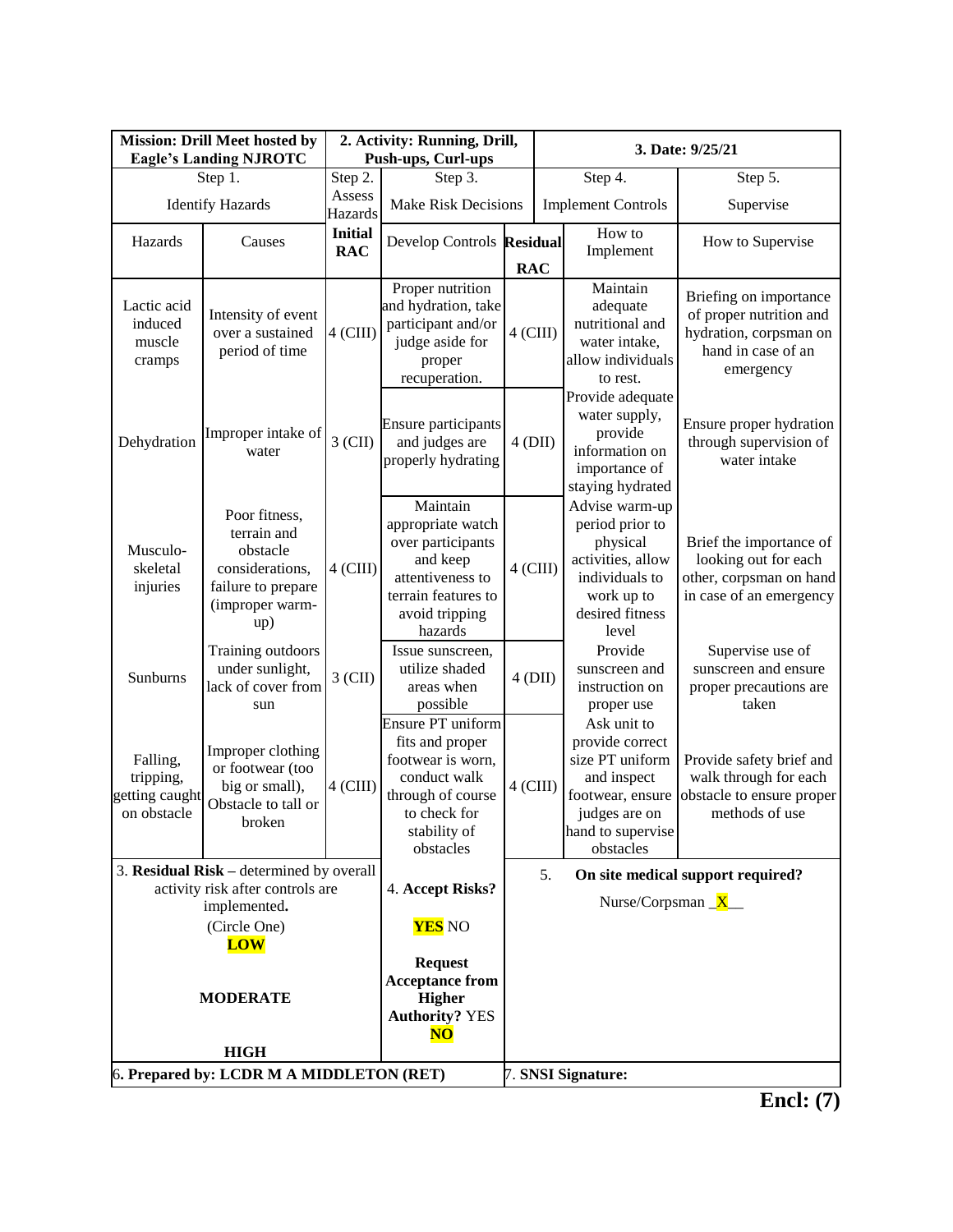| <b>RAC Matrix</b>                |                     | <b>Mishap Probability</b> |          |            |          |  |  |
|----------------------------------|---------------------|---------------------------|----------|------------|----------|--|--|
|                                  |                     | A                         | в        | C          | D        |  |  |
|                                  |                     | Likely                    | Probably | May        | Unlikely |  |  |
|                                  | Critical            | 1(AI)                     | 1(BI)    | $2$ (CI)   | 3(DI)    |  |  |
| <b>Hazard</b><br><b>Severity</b> | <b>II</b> Serious   | 1(AII)                    | 2(BII)   | $3$ (CII)  | 4(DII)   |  |  |
|                                  | <b>III</b> Moderate | 2(AIII)                   | 3(BIII)  | $4$ (CIII) | 5(DIII)  |  |  |
|                                  | Minor<br>IV         | 3(AIV)                    | 4(BIV)   | $5$ (CIV)  | 5(DIV)   |  |  |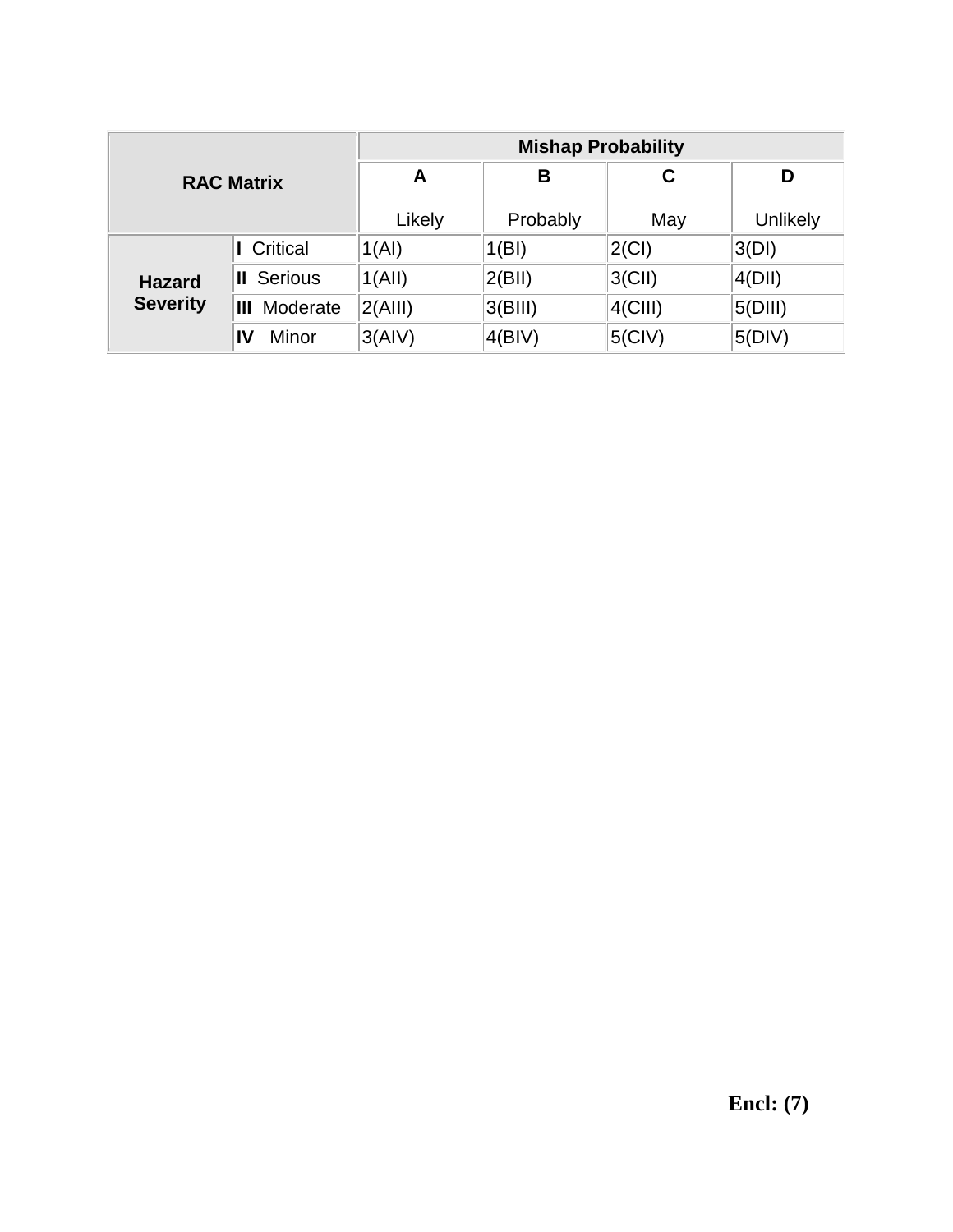# *Area TWELVE Sanctioned Drill Meet Entry Form*

| From:                                     | <b>NJROTC Unit</b> |
|-------------------------------------------|--------------------|
| To: Eagle's Landing HS School NJROTC Unit |                    |

Subj: EAGLE'S LANDING HIGH SCHOOL SANCTIONED DRILL MEET

| <b>School Name:</b> |  |
|---------------------|--|
|                     |  |

 $\frac{1}{\sqrt{2}}$  ,  $\frac{1}{\sqrt{2}}$  ,  $\frac{1}{\sqrt{2}}$  ,  $\frac{1}{\sqrt{2}}$  ,  $\frac{1}{\sqrt{2}}$  ,  $\frac{1}{\sqrt{2}}$  ,  $\frac{1}{\sqrt{2}}$  ,  $\frac{1}{\sqrt{2}}$  ,  $\frac{1}{\sqrt{2}}$  ,  $\frac{1}{\sqrt{2}}$  ,  $\frac{1}{\sqrt{2}}$  ,  $\frac{1}{\sqrt{2}}$  ,  $\frac{1}{\sqrt{2}}$  ,  $\frac{1}{\sqrt{2}}$  ,  $\frac{1}{\sqrt{2}}$ 

POC:

| <b>Phone Number:</b> |  |
|----------------------|--|
|----------------------|--|

Please fill in these numbers if you plan to purchase additional lunch/drinks they will be \$6 per box lunch.

*Additional* cadets will attend.

*Additional* \_\_\_\_ instructors/chaperones (above the 3 free) will attend.

# Entry Fee of **\$450.00** is enclosed!

Make checks payable to: *ELHS NJROTC* 

**Eagle's Landing HS** *Attn: NJROTC DM 301 Tunis Road McDonough, GA 30281*

*Questions/Rosters*: Chief Karren Kelly 770-914-9690 or e-mail: [karren.kelly@henry.k12.ga.us](mailto:karren.kelly@henry.k12.ga.us) or [kelly.karren.nsi@navyjrotc.us](mailto:kelly.karren.nsi@navyjrotc.us)

**Encl: (8)**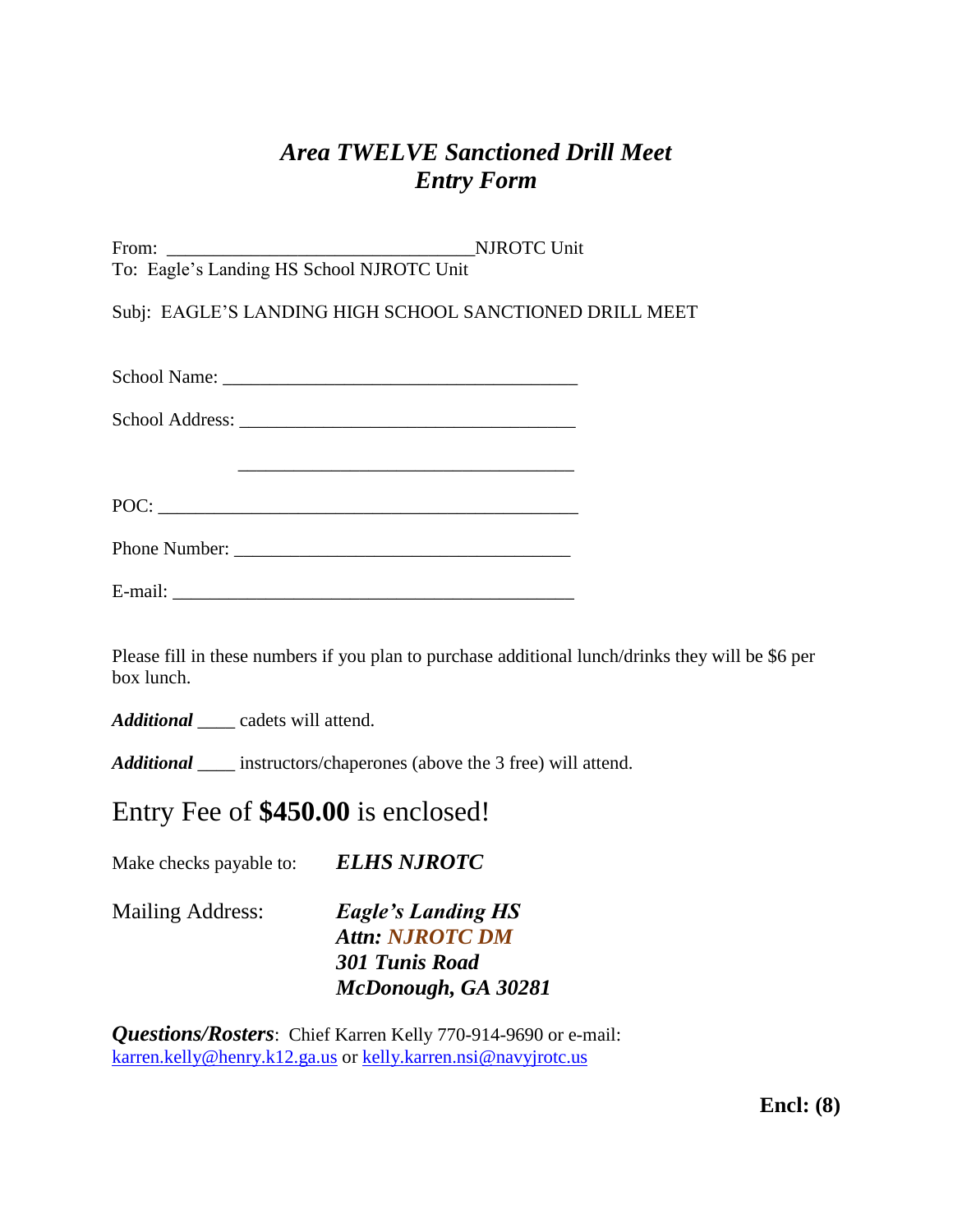# *Area TWELVE Sanctioned Drill Meet Academic Roster*

| $O$ illi.             |              |
|-----------------------|--------------|
| LAST NAME, FIRST NAME | <b>SCORE</b> |
|                       |              |
|                       |              |
|                       |              |
|                       |              |
|                       |              |
|                       |              |
|                       |              |
|                       |              |
|                       |              |
|                       |              |
|                       |              |
|                       |              |
|                       |              |
|                       |              |
|                       |              |
|                       |              |
|                       |              |
|                       |              |
|                       |              |
|                       |              |
|                       |              |
|                       |              |
|                       |              |
|                       |              |
|                       |              |
|                       |              |
|                       |              |
|                       |              |
|                       |              |

*Unit:*

*Please email a copy by COB, Thursday, September 23, 2021 and submit an extra copy with your Indemnity Forms to escorts*